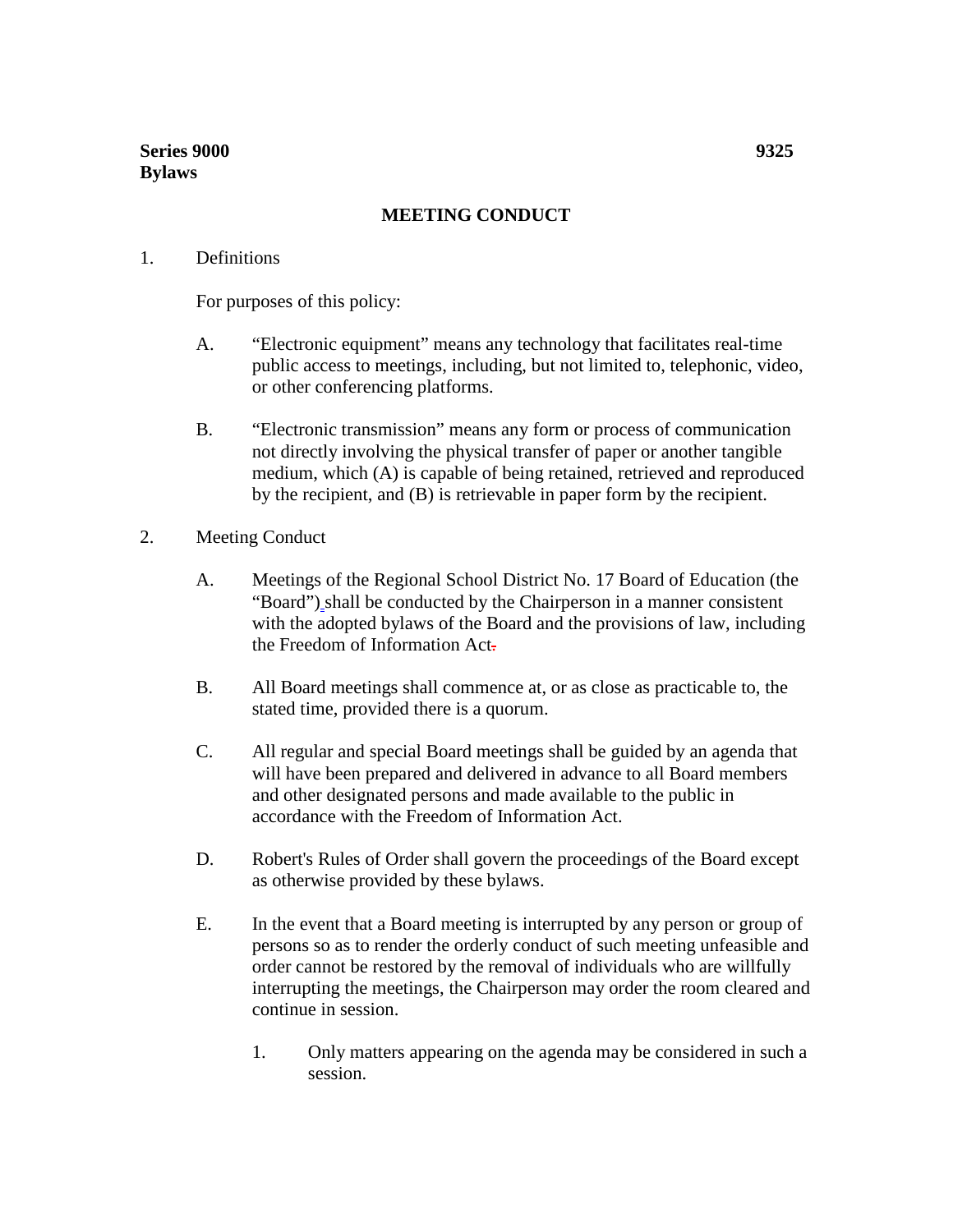- 2. Duly accredited representatives of the press or other news media, except those participating in the disturbance, shall be allowed to attend any such session.
- 3. Nothing in these bylaws shall prohibit the Board from establishing a procedure for readmitting an individual or individuals not responsible for willfully disturbing the meeting.
- 3. Smoking
	- A. Smoking of any kind, including using an electronic nicotine or cannabis delivery system or vapor product, will not be permitted in any room in which a meeting of the Board is being conducted, nor during the time immediately prior to the meeting.
	- B. When applicable, a sign notifying the public that no smoking is allowed in the room designated for the meeting will be prominently posted.
- 4. Procedures for Board Member Participation By Means of Electronic Equipment
	- A. Effective July 1, 2021 until April 30, 2022, the Board shall provide Board members the opportunity to participate in meetings by means of electronic equipment, except that the Board is not required to adjourn or postpone a meeting if a Board member loses the ability to participate because of an interruption, failure, or degradation of that member's connection by electronic equipment, unless the member's participation is necessary to form a quorum. Conditions for participation are as follows:
		- 1. If a quorum of the Board members attend a meeting, other than an executive session, by means of electronic equipment from the same physical location, members of the public must be permitted to attend such meeting in such physical location.
		- 2. Any physical or demonstrable material that is used in the course of the proceedings must be present in the physical location, if any, where the public is located.
		- 3. All those in attendance at the meeting, at whatever location, must be able to hear and identify all participants in the proceeding, including their individual remarks and votes.
		- 4. Any vote taken at a meeting during which a Board member participates by means of electronic equipment shall be taken by roll call, unless the vote is unanimous.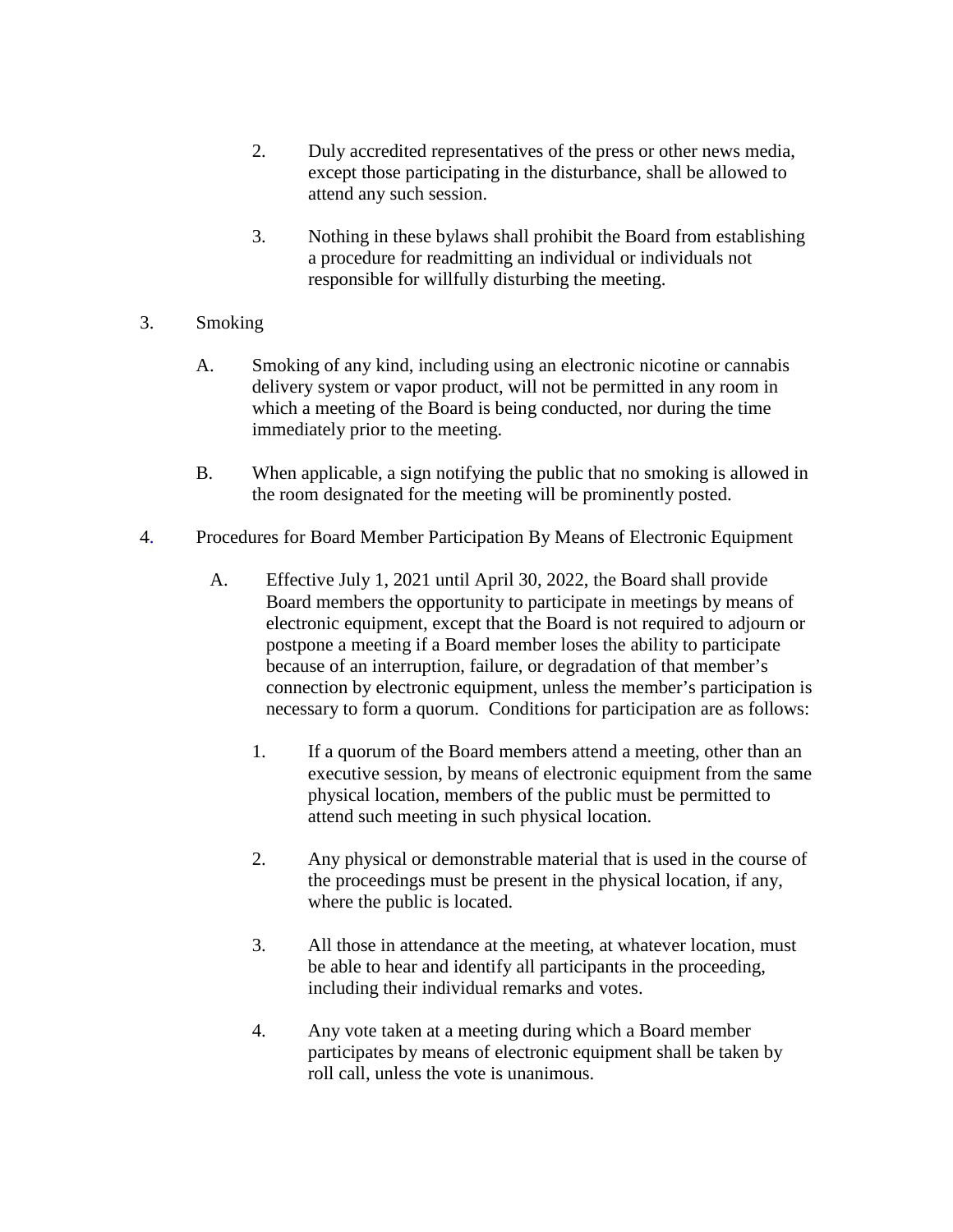5. The minutes of the meeting shall record a list of Board members who attended the meeting in person and a list of Board members who attended the meeting by means of electronic equipment.

Any Board member who participates orally in a meeting conducted by means of electronic equipment shall make a good faith effort to state such member's name and title, if applicable, at the outset of each occasion that such member participates orally during an uninterrupted dialogue or series of questions and answers.

- B. After April 30, 2022, Board member participation in meetings by means of electronic equipment shall be governed by all applicable laws, rules, regulations, and guidance, as appropriate, in effect at the time of such participation.
- C. When a Board member is participating in a meeting by means of electronic equipment, the Chairperson shall take the necessary steps to ensure that the conditions enumerated above are met. In addition, the Chairperson shall take the necessary steps to ensure that a Board member participating by means of electronic equipment has adequate opportunity for participation in Board discussion, including the opportunity to take the floor and make motions.
- 5. Procedures for Public Participation By Means of Electronic Equipment

Effective July 1, 2021 until April 30, 2022, the Board may hold a public meeting that is accessible to the public by means of electronic equipment or by means of electronic equipment in conjunction with an in-person meeting. If the Board allows for the public to participate by means of electronic equipment, it shall do so in accordance with the following procedures:

- A. Not less than forty-eight (48) hours before the Board conducts a regular meeting by means of electronic equipment, the Board shall provide direct notification in writing or by electronic transmission to each member of the Board, and post a notice that the Board intends to conduct the meeting solely or in part by means of electronic equipment, (a) in the Board's Administrative Offices; (b) in the office of the Town Clerk of each municipal member of the school district; and (c) on the Board's Internet web site.
- B. Not less than twenty-four (24) hours prior to any such meeting, the Board shall post the agenda for any such meeting in the same manner as the notice of the meeting as set forth in Section 5.A.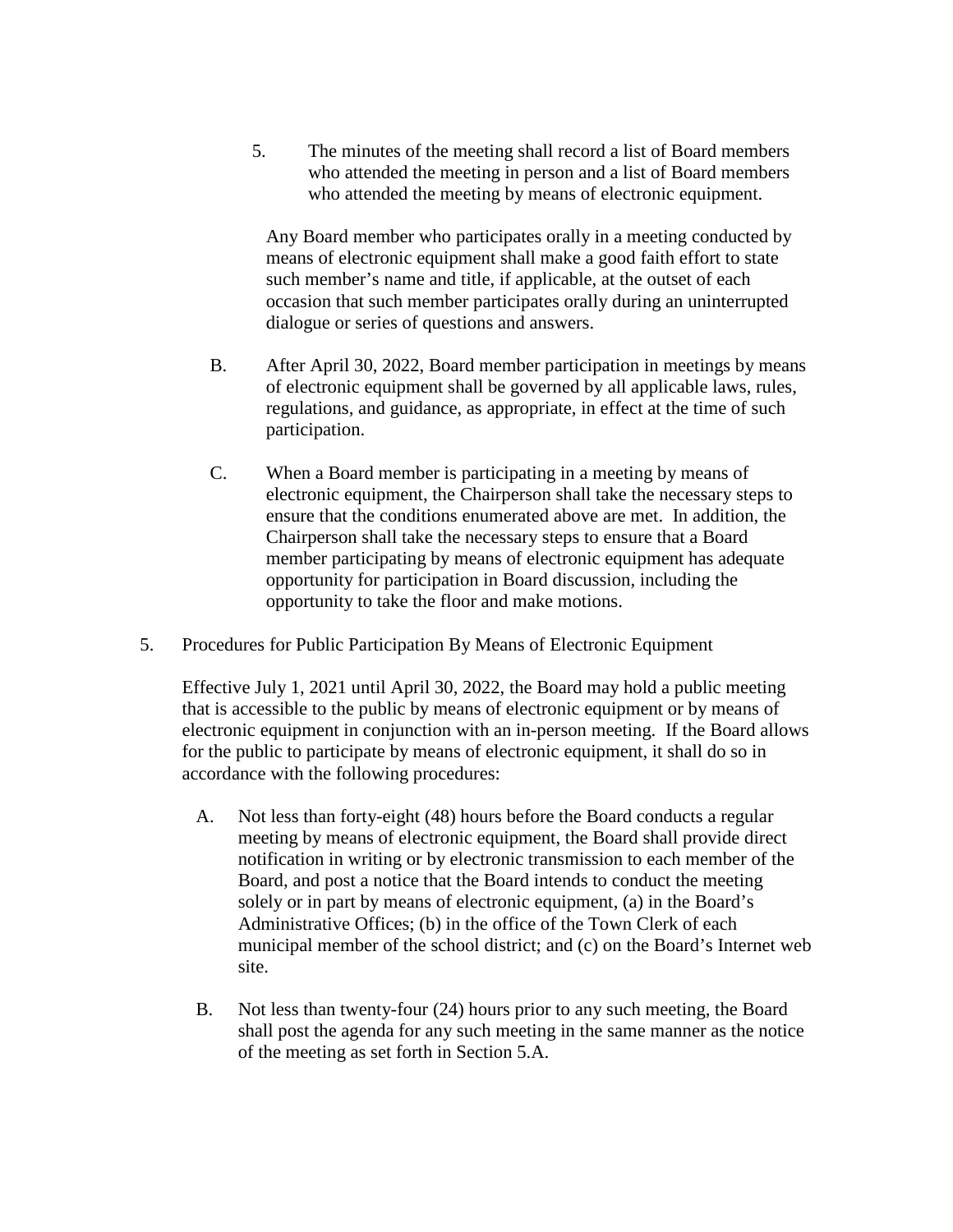- C. Such notice and agenda shall include instructions for the public to attend and provide comment or otherwise participate in the meeting, by means of electronic equipment or in person, as applicable and permitted by law. Any such notice and agenda shall be posted in accordance with the provisions of Connecticut General Statutes § 1-225.
- D. If the Board holds a meeting, other than an executive session or special meeting, solely by means of electronic equipment:
	- 1. The Board shall provide any member of the public
		- a. upon a written request submitted not less than twenty-four (24) hours prior to such meeting, with a physical location and any electronic equipment necessary to attend such meeting in real-time, and
		- b. the same opportunities to provide comment or testimony and otherwise participate in such meeting that such member of the public would be accorded if such meeting were held in person, except that the Board is not required (i) to adjourn or postpone a meeting if a member of the public loses the ability to participate because of an interruption, failure or degradation of such person's connection to the meeting by electronic equipment, or (ii) to offer members of the public who attend a meeting by means of electronic equipment the opportunity for public comment, testimony, or other participation if the provision of such opportunity is not required by law for members of the public who attend such meeting in person.
	- 2. The Board shall not be required to adjourn or postpone the meeting if a member of the public loses the ability to participate because of an interruption, failure, or degradation of such person's connection to the meeting by means of electronic equipment.
	- 3. The Board shall ensure that such meeting is recorded or transcribed, excluding any portion of the meeting that is conducted in executive session. Such transcription or recording shall be posted on the Board's Internet web site and made available to the public to view, listen to, and copy in the Board's Administrative Offices not later than seven (7) days after the meeting and for not less than forty-five (45) days thereafter.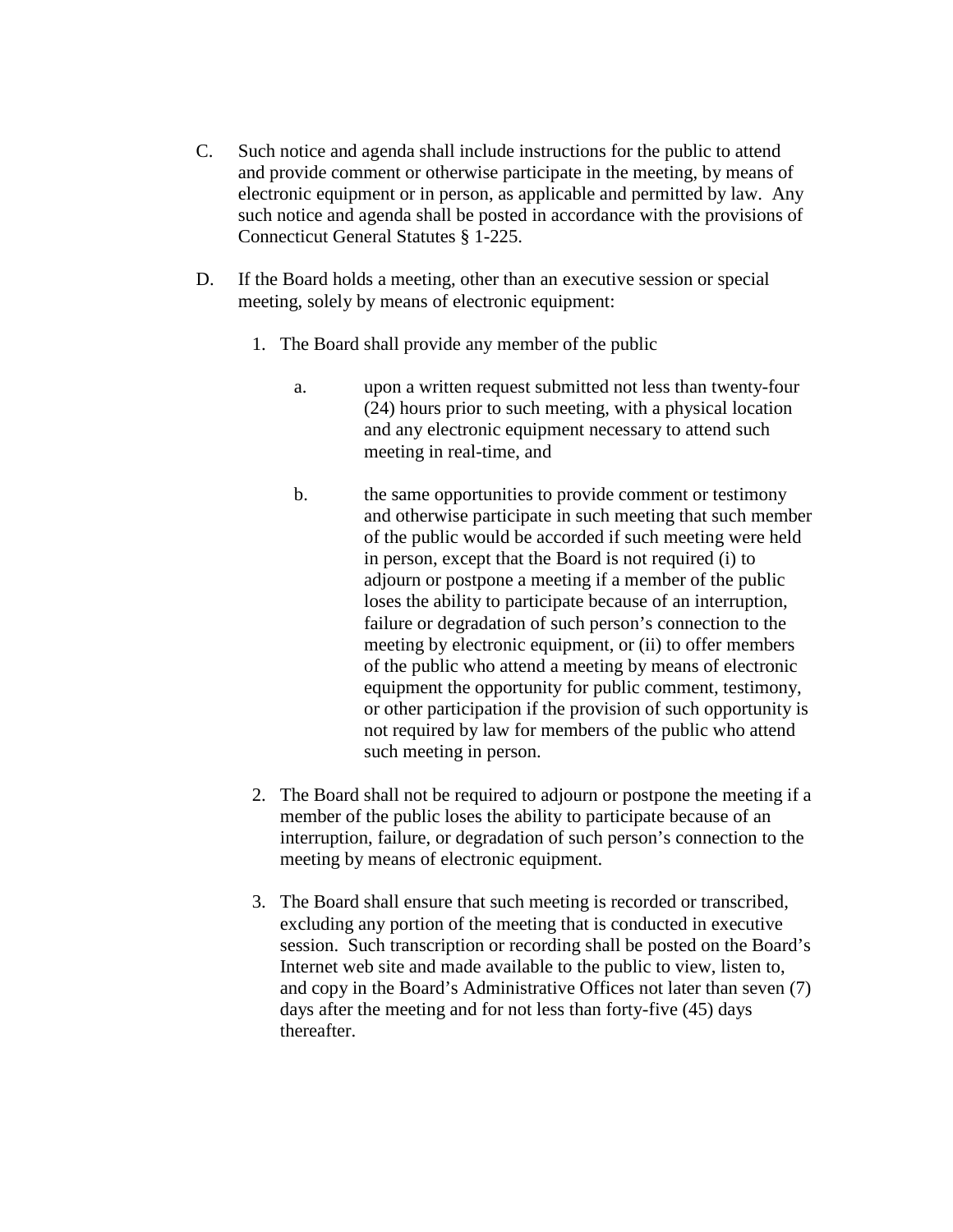- 4. If a quorum of Board members attend a meeting by means of electronic equipment from the same physical location, the Board shall permit members of the public to attend such meeting in such physical location.
- E. If the Board holds a special meeting and any portion of such meeting is to be conducted by means of electronic equipment, it must include in the notice of such meeting if the meeting will be conducted solely or in part by means of electronic equipment.
	- 1. Not less than twenty-four (24) hours prior to such meeting, the Board shall post such notice and an agenda of the meeting in accordance with applicable law.
	- 2. If such meeting is to be conducted by means of electronic equipment, such notice and agenda shall include instructions for the public, by means of electronic equipment or in person, to attend and provide comment or otherwise participate in the meeting, as applicable and permitted by law.
	- F. Any member of the public who participates orally in a meeting conducted by means of electronic equipment shall make a good faith effort to state such member's name and title, if applicable, at the outset of each occasion that such member participates orally during an uninterrupted dialogue or series of questions and answers.
	- G. Whenever a meeting being conducted by means of electronic equipment is interrupted by the failure, disconnection or, in the Chairperson's determination, unacceptable degradation of the electronic means of conducting a meeting, or if a Board member necessary to form a quorum loses the ability to participate because of the interruption, failure or degradation of such member's connection by electronic equipment, the Board may, not less than thirty (30) minutes and not more than two (2) hours from the time of the interruption or the Chairperson's determination, resume the meeting (1) in person, if a quorum is present in person, or (2) if a quorum is restored by means of electronic equipment, solely or in part by such electronic equipment.
		- 1. In each case of resumption of such meeting, electronic access shall be restored to the public if such capability has been restored.
		- 2. The Board shall, if practicable, post a notification on its Internet web site and inform attendees by electronic transmission of the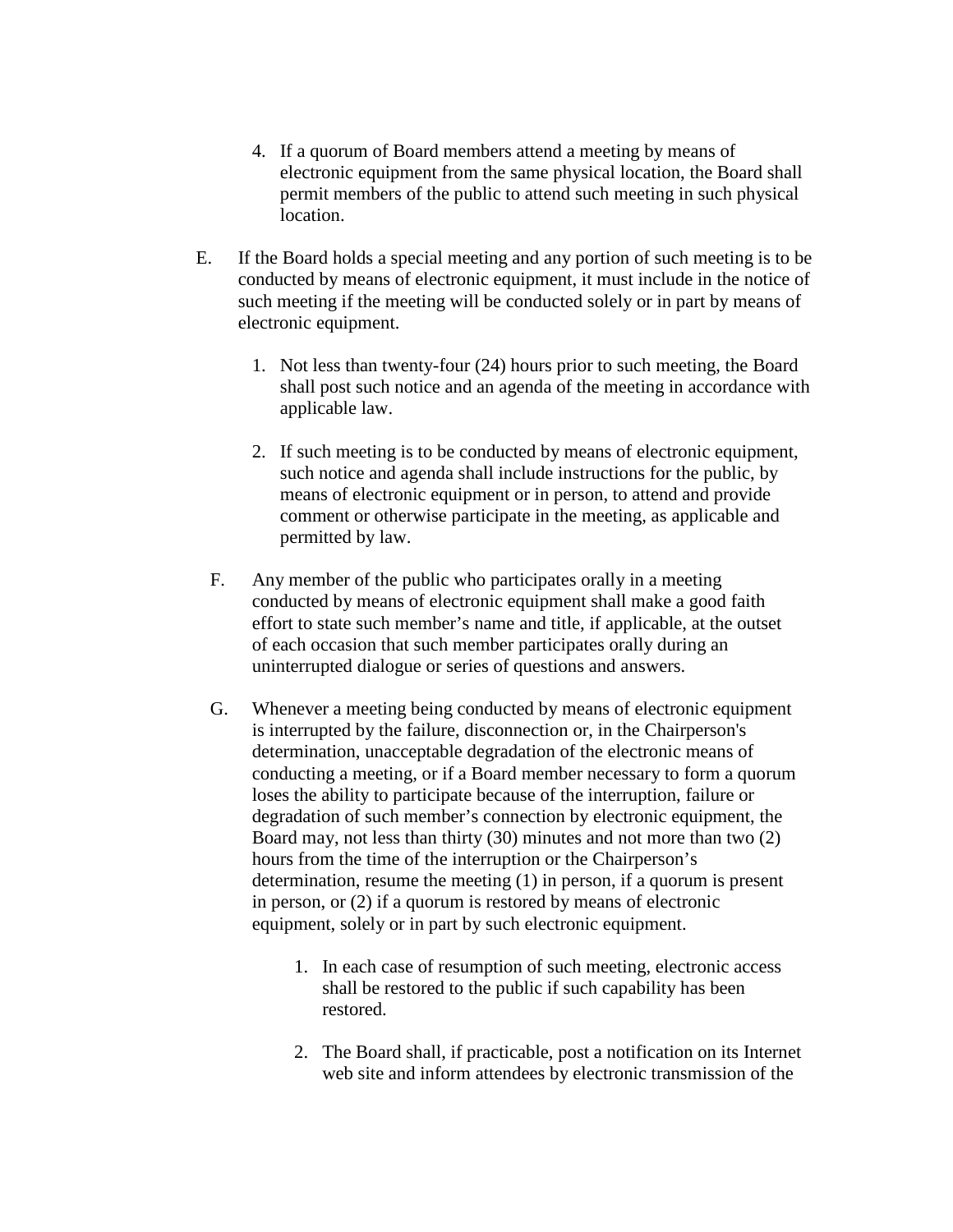expected time of resumption or of the adjournment or postponement of the meeting, as applicable, and may announce at the beginning of any meeting what preplanned procedures are in place for resumption of a meeting in the event of an interruption.

- H. In the event that a Board meeting is interrupted by any person or group of persons so as to render the orderly conduct of such meeting unfeasible, and if such person or group of persons is attending such meeting by means of electronic equipment, the Chairperson may terminate such person's or group of persons' attendance by electronic equipment until such time as such person or group of persons conforms to order or, if need be, until such meeting is closed.
- 6. Public Address
	- A. The Board may permit any individual or group to address the Board concerning any subject that lies within its jurisdiction during a portion of the Board's regular meetings so designated for such purpose.
		- (1) Five minutes may be allotted to each speaker and a maximum of twenty minutes to each subject matter. The Board may modify these limitations at the beginning of a meeting if the number of persons wishing to speak makes it advisable to do so.
		- (2) A Board member shall be appointed by the Chairperson prior to the meeting to act as timekeeper for the meeting, if deemed necessary by the Chairperson.
		- (3) No boisterous conduct shall be permitted at any Board meeting. Persistence in boisterous conduct shall be grounds for summary termination, by the Chairperson, of that person's privilege of address.
		- (4) All speakers must identify themselves by name and address.
		- (5) The use of any recording device at public meetings of the Board of Education is permitted, provided the device is unobtrusive and does not distract from the deliberative process of the Board. The Board Chair or Committee Chair shall be informed prior to the meeting that such recording is being made.